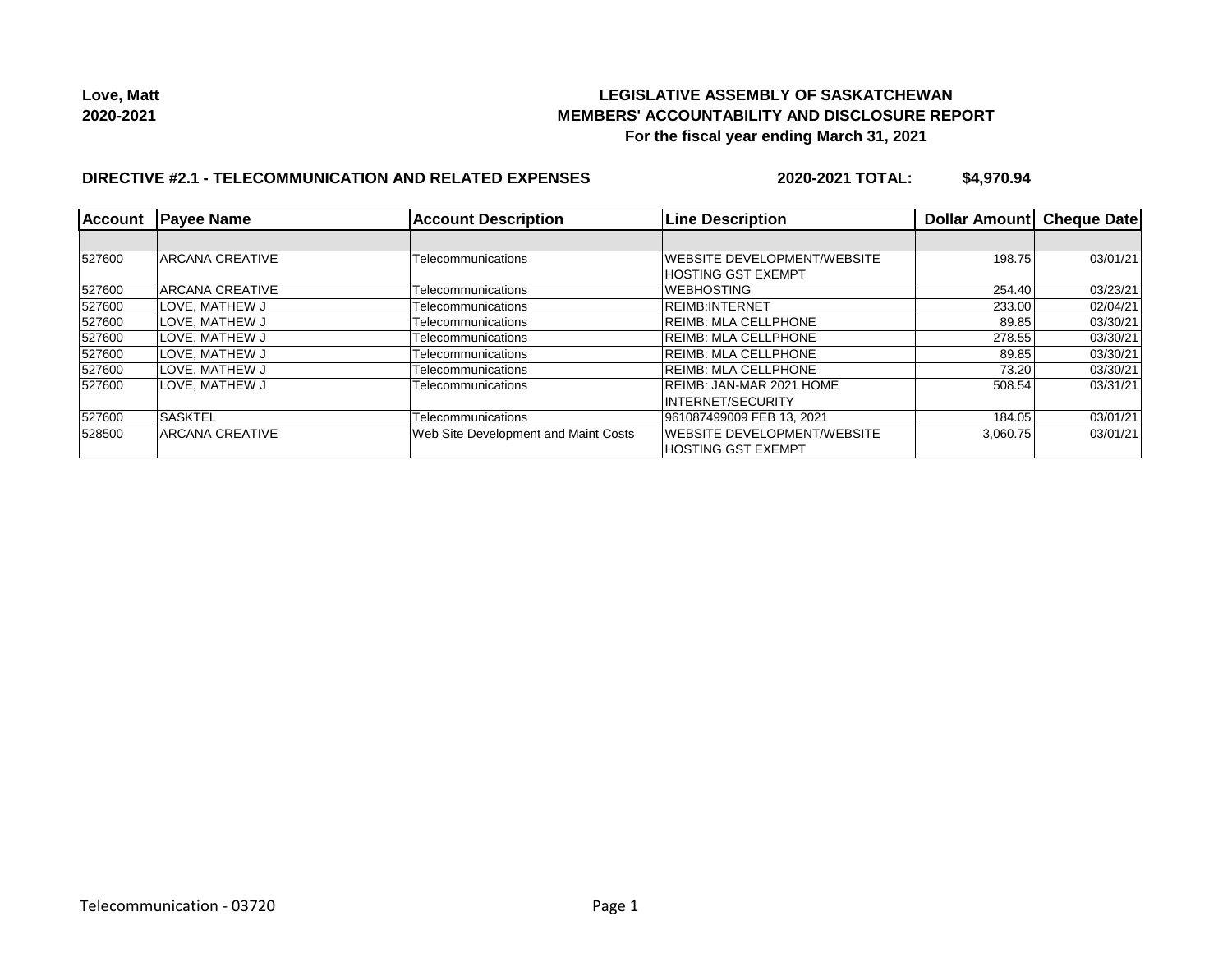

#### **DIRECTIVE #3.1 - MLA TRAVEL AND LIVING EXPENSES**

**2020-2021 TOTAL: \$9,304.93**

| <b>Account</b> | <b>Payee Name</b> | <b>Account Description</b>  | <b>Line Description</b>          | <b>Dollar Amount</b> | <b>Cheque Date</b> |
|----------------|-------------------|-----------------------------|----------------------------------|----------------------|--------------------|
|                |                   |                             |                                  |                      |                    |
| 541900         | FORBES, DAVID G.  | <b>Elected Rep - Travel</b> | DEC 2020 MLA REGINA              | 1,400.00             | 11/26/20           |
|                |                   |                             | <b>IACCOMMODATION</b>            |                      |                    |
| 541900         | FORBES, DAVID G.  | <b>Elected Rep - Travel</b> | JANUARY 2021 MLA REGINA          | 1,400.00             | 12/15/20           |
|                |                   |                             | <b>ACCOMMODATIONS</b>            |                      |                    |
| 541900         | FORBES, DAVID G.  | Elected Rep - Travel        | FEBRUARY 21 MLA REGINA           | 1,400.00             | 01/13/21           |
|                |                   |                             | <b>ACCOMMODATION</b>             |                      |                    |
| 541900         | FORBES. DAVID G.  | Elected Rep - Travel        | <b>IMARCH 2021 MLA REGINA</b>    | 1,400.00             | 02/10/21           |
|                |                   |                             | <b>ACCOMMODATIONS</b>            |                      |                    |
| 541900         | LOVE, MATHEW J    | Elected Rep - Travel        | MLA TRAVEL NOVEMBER 3 - 10, 2020 | 2,405.80             | 12/11/20           |
| 541900         | ILOVE. MATHEW J   | Elected Rep - Travel        | MLA TRAVEL JAN 11-FEB 2, 2021    | 1,299.13             | 02/04/21           |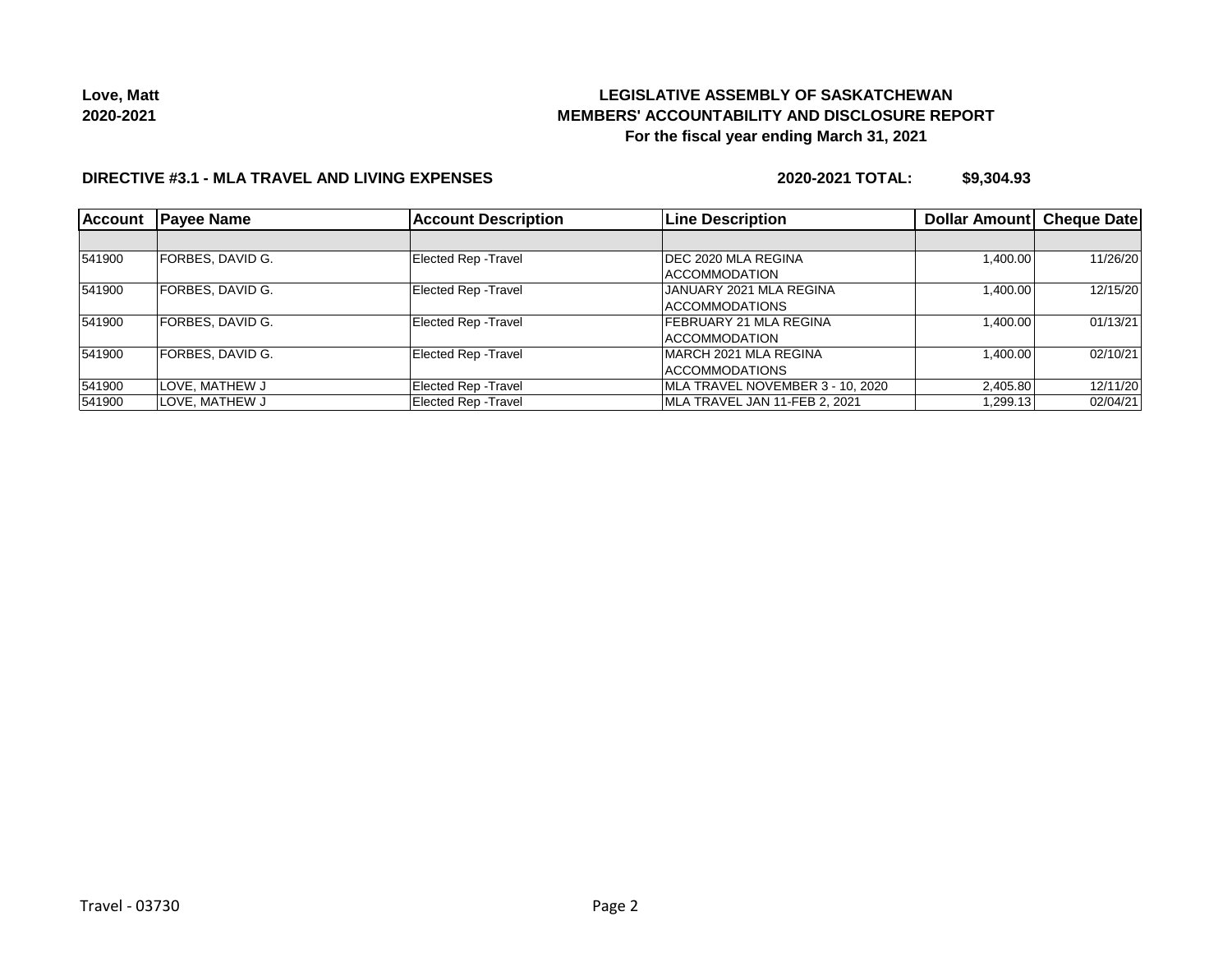

#### **DIRECTIVE #4.1 - CONSTITUENCY SERVICE EXPENSES**

**2020-2021 TOTAL: \$34,512.59**

| <b>Account</b> | <b>Payee Name</b>               | <b>Account Description</b>                | <b>Line Description</b>                | Dollar Amount Cheque Date |                       |
|----------------|---------------------------------|-------------------------------------------|----------------------------------------|---------------------------|-----------------------|
|                |                                 |                                           |                                        |                           |                       |
| 521372         | STOBBE PHOTO                    | Photographer's Services                   | <b>PHOTOGRAPHY</b>                     | 159.00                    | 01/01/21              |
| 522000         | SRF4 MARKET MALL INC.           | Rent of Ground, Buildings and Other Space | MARCH 2021 MLA OFFICE                  | 3,569.25                  | 03/31/21              |
|                |                                 |                                           | <b>RENT/DAMAGE DEPOSIT</b>             |                           |                       |
| 522500         | KNIGHT ARCHER INSURANCE LTD.    | <b>Insurance Premiums</b>                 | <b>INSURANCE POLICY MARCH 25 2021-</b> | 636.00                    | 03/25/21              |
|                |                                 |                                           | 2022                                   |                           |                       |
| 525000         | MINISTER OF FINANCE-MINISTRY OF | Postal, Courier, Freight and Related      | DEC 2020 MAIL SERVICES                 | 357.64                    | 01/20/21              |
|                | SASKBUILDS AND PROCUREMENT      |                                           |                                        |                           |                       |
| 525000         | MINISTER OF FINANCE-MINISTRY OF | Postal, Courier, Freight and Related      | MARCH 2021 MAIL SERVICES               | 1,105.33                  | 03/31/21              |
|                | SASKBUILDS AND PROCUREMENT      |                                           |                                        |                           |                       |
| 528000         | POWERLAND COMPUTERS LTD.        | <b>Support Services</b>                   | TECHNICAL SERVICE                      | 53.00                     | 12/10/20              |
| 528000         | POWERLAND COMPUTERS LTD.        | <b>Support Services</b>                   | <b>TECHNOLOGY SERVICES</b>             | 159.00                    | 02/01/21              |
| 528000         | POWERLAND COMPUTERS LTD.        | <b>Support Services</b>                   | TECHNOLOGY SERVICES                    | 159.00                    | 03/01/21              |
| 528100         | LOVE, MATHEW J                  | <b>Information Services Subscriptions</b> | REIMB: ONLINE SUBSCRIPTION             | 137.05                    | 03/31/21              |
| 530000         | MITCHELL, DAVE OSWALD           | <b>Communications Development Costs</b>   | COMMUNICATION DEVELOPMENT              | 100.00                    | 03/15/21              |
| 530500         | <b>BELL MEDIA INC.</b>          | Media Placement                           | <b>ADVERTISING</b>                     | 20.83                     | 01/01/21              |
| 530500         | <b>BELL MEDIA INC.</b>          | Media Placement                           | <b>ADVERTISING</b>                     | 271.66                    | 01/01/21              |
| 530500         | <b>BELL MEDIA INC.</b>          | Media Placement                           | <b>ADVERTISING</b>                     | 142.85                    | 01/01/21              |
| 530500         | <b>BELL MEDIA INC.</b>          | Media Placement                           | <b>ADVERTISING</b>                     | 145.00                    | 03/01/21              |
| 530500         | BELL MEDIA INC.                 | Media Placement                           | <b>ADVERTISING</b>                     | 23.81                     | 03/01/21              |
| 530500         | MADD MESSAGE                    | Media Placement                           | <b>ADVERTISING</b>                     | 51.92                     | 12/01/20              |
| 530500         | POSTMEDIA NETWORK INC.          | Media Placement                           | <b>ADVERTISING</b>                     | 21.15                     | 12/01/20              |
| 530500         | SASKATOON DESIGNETC             | Media Placement                           | <b>ADVERTISING</b>                     | 58.33                     | 03/02/21              |
| 530500         | SASKATOON DESIGNETC             | Media Placement                           | <b>ADVERTISING</b>                     | 99.16                     | 03/23/21              |
| 530800         | <b>PRINTWEST</b>                | Publications                              | <b>POSTCARDS</b>                       | 712.86                    | 03/31/21              |
| 530900         | <b>BAZAAR &amp; NOVELTY</b>     | Promotional Items                         | SK FLAGS/PINS/STICKERS                 | 989.23                    | 03/23/21              |
| 530900         | MISTER PRINT PRODUCTIONS LTD.   | <b>Promotional Items</b>                  | <b>CHRISTMAS CARDS</b>                 | 349.80                    | $\overline{01/01/21}$ |
| 530900         | MISTER PRINT PRODUCTIONS LTD.   | <b>Promotional Items</b>                  | <b>BUSINESS CARD MAGNETS</b>           | 169.60                    | 03/31/21              |
| 550100         | MISTER PRINT PRODUCTIONS LTD.   | <b>Printed Forms</b>                      | <b>BUSINESS CARDS</b>                  | 106.00                    | 03/31/21              |
| 550200         | LOVE, MATHEW J                  | Books, Mags and Ref Materials             | <b>REIMB: SUBSCRIPTION LOVE</b>        | 22.20                     | 03/31/21              |
| 555000         | AT HOME INTERIOR PAINTING       | Other Material and Supplies               | <b>OFFICE SUPPLIES</b>                 | 1,350.00                  | 03/25/21              |
| 555000         | HBI OFFICE PLUS INC.            | Other Material and Supplies               | OFFICE SUPPLIES                        | 833.85                    | 03/26/21              |
| 555000         | HBI OFFICE PLUS INC.            | Other Material and Supplies               | OFFICE SUPPLIES                        | 204.06                    | 03/29/21              |
| 555000         | HBI OFFICE PLUS INC.            | Other Material and Supplies               | OFFICE SUPPLIES                        | 4.08                      | 03/30/21              |
| 555000         | HBI OFFICE PLUS INC.            | Other Material and Supplies               | OFFICE SUPPLIES                        | $-902.24$                 | 03/31/21              |
| 555000         | HBI OFFICE PLUS INC.            | Other Material and Supplies               | OFFICE SUPPLIES                        | 3,963.67                  | 03/31/21              |
| 555000         | LOVE, MATHEW J                  | Other Material and Supplies               | REIMB: OFFICE FURNITURE/SUPPLIES       | 450.31                    | 03/31/21              |
| 555000         | LOVE, MATHEW J                  | Other Material and Supplies               | <b>REIMB: OFFICE SUPPLIES</b>          | 202.97                    | 03/31/21              |
| 555000         | POWERLAND COMPUTERS LTD.        | <b>Other Material and Supplies</b>        | <b>KEYBOARD</b>                        | 111.33                    | 03/30/21              |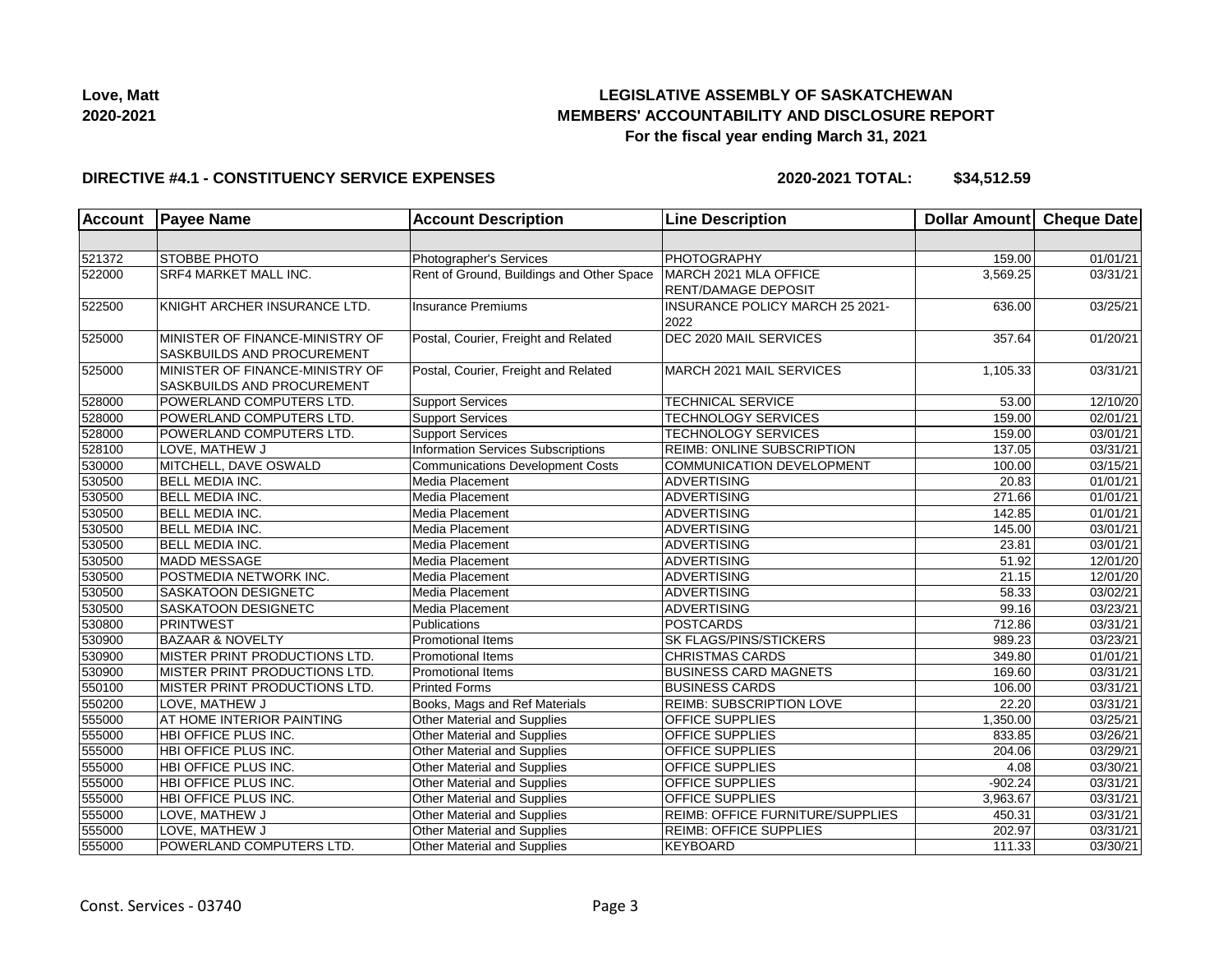

#### **DIRECTIVE #4.1 - CONSTITUENCY SERVICE EXPENSES**

**2020-2021 TOTAL: \$34,512.59**

| <b>Account</b> | <b>Payee Name</b>                             | <b>Account Description</b>                  | <b>Line Description</b>                 | Dollar Amount | <b>Cheque Date</b> |
|----------------|-----------------------------------------------|---------------------------------------------|-----------------------------------------|---------------|--------------------|
|                |                                               |                                             |                                         |               |                    |
| 561300         | <b>THOMAS CONSTRUCTION</b><br>MANAGEMENT INC. | Leasehold Improvements - Exp                | <b>OFFICE IMPROVEMENTS</b>              | 2,499.48      | 03/31/21           |
| 564300         | <b>POWERLAND COMPUTERS LTD.</b>               | Computer Hardware - Exp.                    | <b>MACBOOK</b>                          | 3,888.14      | 01/01/21           |
| 564300         | <b>POWERLAND COMPUTERS LTD.</b>               | Computer Hardware - Exp.                    | <b>IPAD</b>                             | 2,102.07      | 03/30/21           |
| 564300         | <b>POWERLAND COMPUTERS LTD.</b>               | Computer Hardware - Exp.                    | <b>LAPTOP</b>                           | 1,463.86      | 03/30/21           |
| 564600         | LOVE. MATHEW J                                | Computer Software - Exp                     | <b>REIMB: SOFTWARE SUBSCRIPTION</b>     | 44.40         | 03/05/21           |
| 564600         | <b>POWERLAND COMPUTERS LTD.</b>               | Computer Software - Exp                     | <b>SOFTWARE</b>                         | 179.00        | 03/30/21           |
| 565200         | <b>HBI OFFICE PLUS INC.</b>                   | <b>Office Furniture and Equipment - Exp</b> | <b>OFFICE FURNITURE</b>                 | 902.24        | 03/31/21           |
| 565200         | <b>HBI OFFICE PLUS INC.</b>                   | Office Furniture and Equipment - Exp        | <b>OFFICE FURNITURE</b>                 | 3.486.79      | 03/31/21           |
| 565200         | LOVE, MATHEW J                                | Office Furniture and Equipment - Exp        | <b>REIMB: OFFICE FURNITURE/SUPPLIES</b> | 997.12        | 03/31/21           |
| 565200         | LOVE. MATHEW J                                | Office Furniture and Equipment - Exp        | <b>REIMB: VANITY/SINK</b>               | 769.89        | 03/31/21           |
| 565200         | <b>MOTIF MARKETING</b>                        | Office Furniture and Equipment - Exp        | TENT                                    | 2,341.90      | 03/25/21           |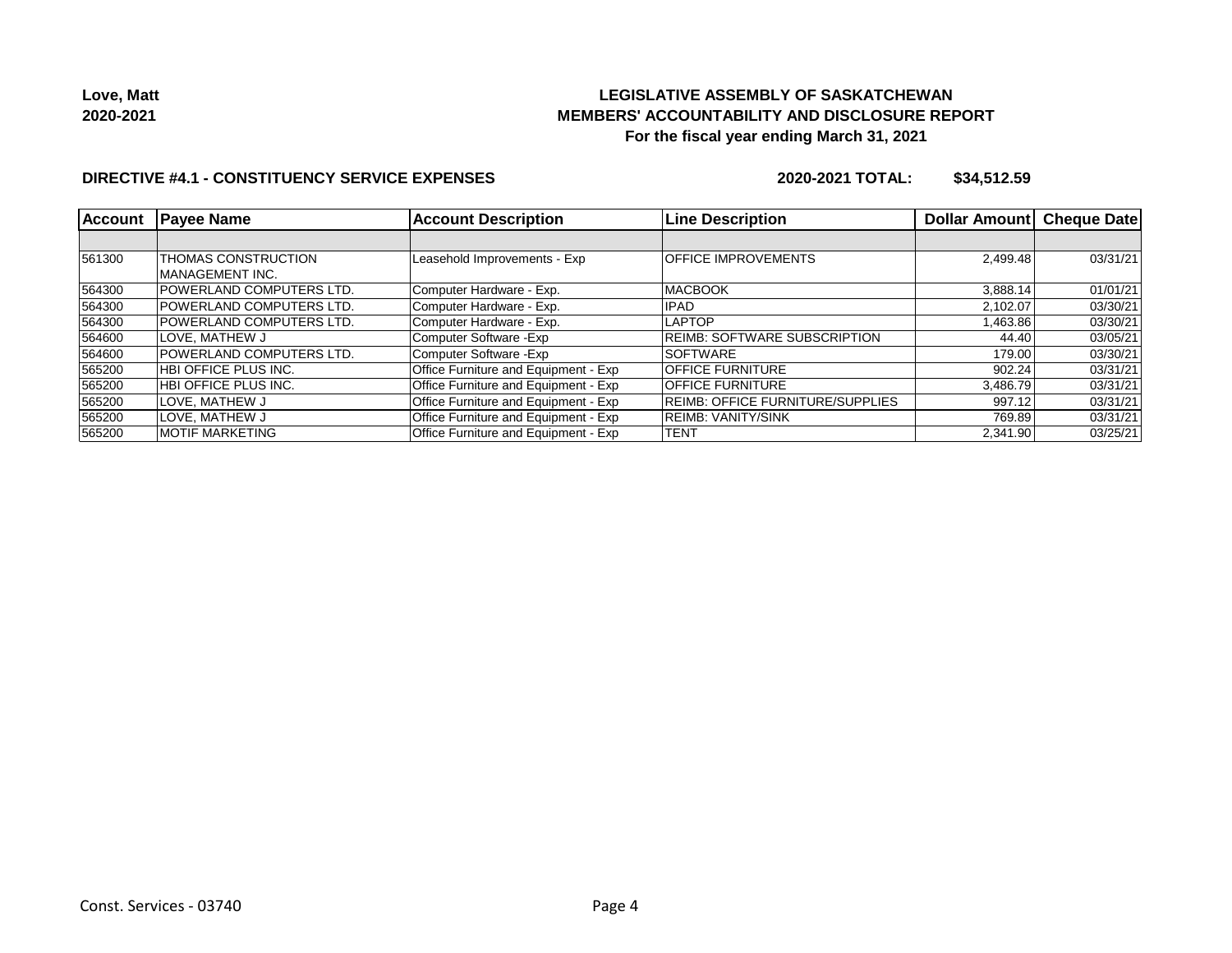

#### **DIRECTIVE #6 - CONSTITUENCY ASSISTANT EXPENSES**

**2020-2021 TOTAL: \$19,029.25**

| <b>Account</b> | <b>Payee Name</b>    | <b>Account Description</b>       | Dollar Amount | <b>Cheque Date</b> |
|----------------|----------------------|----------------------------------|---------------|--------------------|
|                |                      |                                  |               |                    |
| 513000         | <b>BELL, KATIE M</b> | Out-of-Scope Permanent           | 948.46        | 12/09/20           |
| 513000         | <b>BELL, KATIE M</b> | Out-of-Scope Permanent           | 1,896.91      | 12/22/20           |
| 513000         | <b>BELL, KATIE M</b> | Out-of-Scope Permanent           | 1,896.91      | 01/06/21           |
| 513000         | <b>BELL, KATIE M</b> | Out-of-Scope Permanent           | 1,896.91      | 01/20/21           |
| 513000         | <b>BELL, KATIE M</b> | Out-of-Scope Permanent           | 1,897.44      | 02/03/21           |
| 513000         | <b>BELL, KATIE M</b> | Out-of-Scope Permanent           | 1.896.91      | 02/17/21           |
| 513000         | <b>BELL, KATIE M</b> | Out-of-Scope Permanent           | 1.896.91      | 03/03/21           |
| 513000         | <b>BELL, KATIE M</b> | Out-of-Scope Permanent           | 1.896.91      | 03/17/21           |
| 513000         | <b>BELL, KATIE M</b> | Out-of-Scope Permanent           | 1,896.91      | 03/30/21           |
| 513000         | <b>BELL, KATIE M</b> | Out-of-Scope Permanent           | 569.07        | 04/09/21           |
| 514000         | <b>HICKS, JASON</b>  | Casual/Term                      | 141.03        | 03/03/21           |
| 514000         | <b>HICKS, JASON</b>  | Casual/Term                      | 253.87        | 03/17/21           |
| 514000         | <b>HICKS, JASON</b>  | Casual/Term                      | 507.74        | 03/30/21           |
| 514000         | <b>HICKS, JASON</b>  | Casual/Term                      | 507.74        | 04/09/21           |
| 519900         | None (Default)       | Change in Y/E Accrued Empl Leave | 925.53        | 04/14/21           |
|                |                      | Entitlements                     |               |                    |